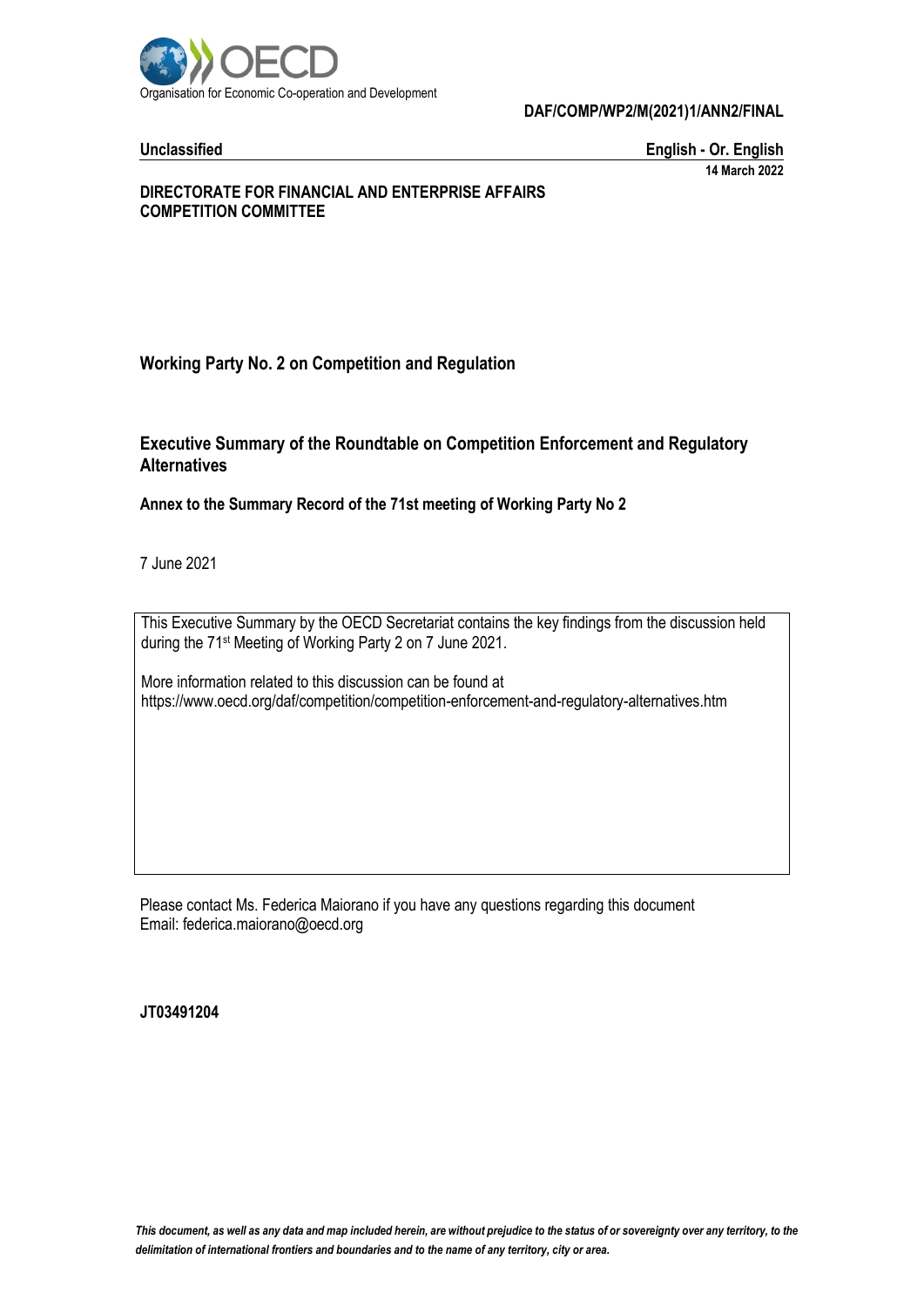# *Executive Summary of the Roundtable on Competition Enforcement and Regulatory Alternatives*

## By the Secretariat<sup>1</sup>

Considering the discussion at the roundtable held by Working Party 2 of the Competition Committee on 7 June 2021, the delegates' submissions, the panellists' presentations and the Secretariat's background paper, several points are noted:

#### **1. Economic regulation and competition policy are largely interdependent instruments of economic policy. While they differ in aims and methods, in practice they often overlap on both dimensions.**

It is not always straightforward to distinguish between regulation and competition law, since they can overlap in terms of both goals and methods. First, even if regulation can pursue other goals that go beyond enhancing consumer welfare, both competition law and regulation can seek to control the acquisition and exercise of market power.

While it is often argued that economic regulation and competition law and policy typically use different tools, this is not always evident. It is true that competition law seeks to strengthen the workings of markets by prohibiting certain forms of anticompetitive behaviour that, alone or in concert, have the ability to exercise market power, while economic regulation generally involves a State-directed, coercive alteration of or derogation from free-market mechanisms in a particular sector to address certain 'market failures'. However, competition law and regulation can apply to the same economic sectors both *ex ante* and *ex post*, deploy similar enforcement tools and impose similar remedies. In practice, many competition agencies' actions are perceived to contain regulatory aspects. These include the increasing adoption of negotiated commitments, forward guidance in the form of guidelines, the pursuit of market studies (particularly when they can lead to the imposition of remedies), and the increasing application of specific structural or behavioural remedies.

As a result, even if one can distinguish them in theory, it may not be possible to delimit competition law and economic regulation clearly in all instances in practice. Market problems often can be addressed by means of competition enforcement or of a regulatory alternative – or by a form of public intervention that combines elements of both.

#### **2. Distinct approaches to the relationship between competition law and economic regulation reflect different views about the appropriate roles of each.**

Some view competition law and regulation as alternatives. From this perspective, regulation is the result of a public decision to remove a sector from the purview of market mechanisms and, thus, competition law, and replace it by another form of State intervention. Others view competition law and regulation as complements, and argue that well-functioning markets can often best be achieved by a combination of timely, targeted competition enforcement and *ex ante* regulation that draws on a breadth of market experience.

 $\overline{a}$ 

 $<sup>1</sup>$  This Executive Summary does not necessarily represent the consensus view of the Competition Committee.</sup> It does, however, encapsulate key points from the discussion at the session, the delegates' written submissions, the panellists' presentations and the Secretariat's issues paper.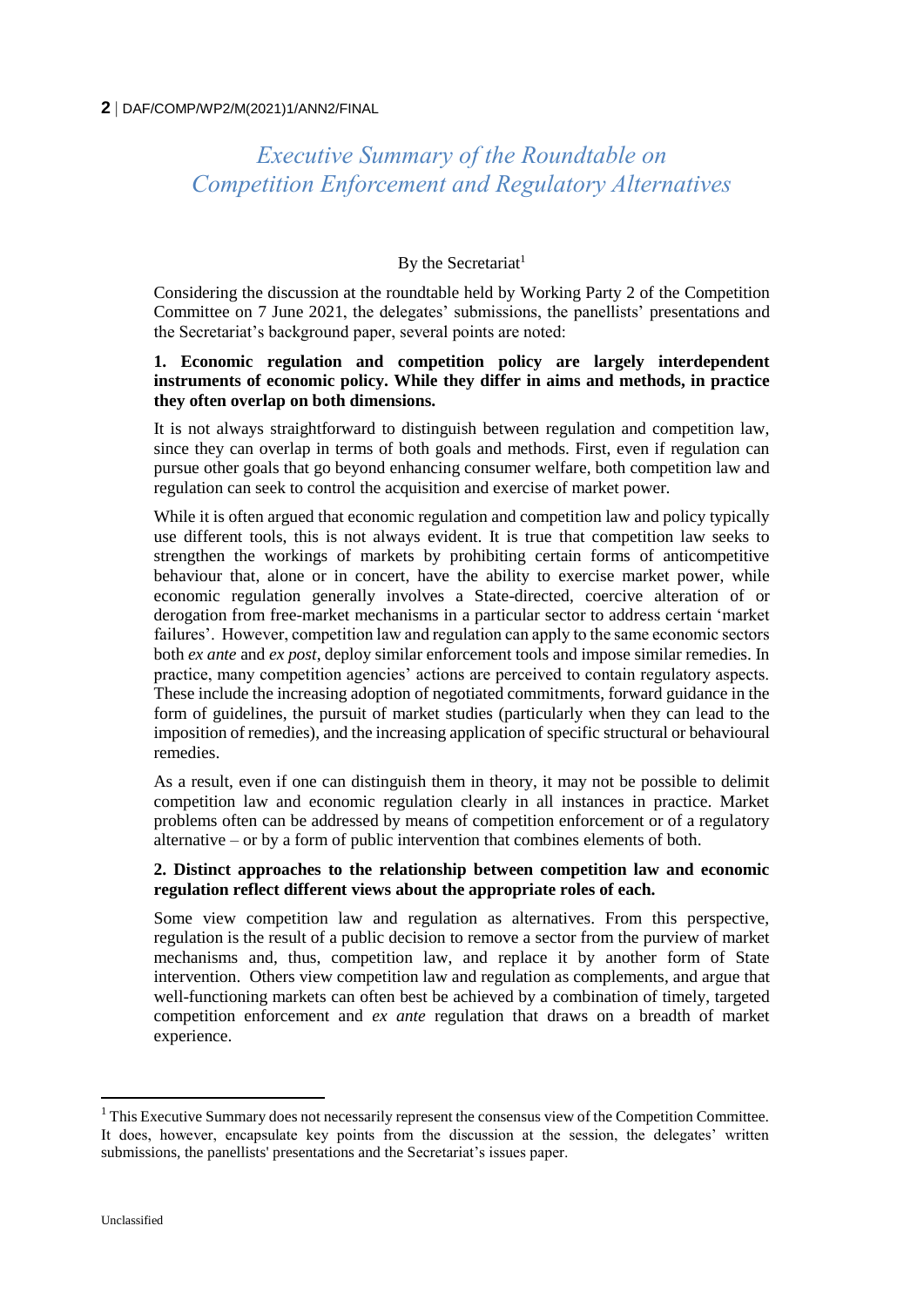These different approaches reflect the different relationships that competition law and economic regulation can have in practice. Depending on the circumstances, regulation and competition enforcement can be alternative solutions, or they may complement each other. What is more, often the solution that will be adopted in practice will contain elements of both regulation and competition law.

In some cases, regulation effectively replaces (and displaces) competition law, and hence they are substitutes. In other cases – particularly when their goals are aligned or at least consistent - competition and regulation can operate in the same sphere of economic activity, address the same problems, and the use of one mechanism will not preclude the application of the other. In such cases, not only can competition enforcement complement economic regulation, but economic regulation can also complement competition enforcement.

It is recognised that the relationship between regulation and competition law is more complex than a simple substitutes-complements distinction allows. In effect, local choices on economic regulation and competition law often reflect sophisticated perspectives about the appropriate relationship between them. These perspectives can be said to predominantly reflect views on two issues: (i) is it appropriate to adopt economic regulation to address specific market issues, or should one leave the issue to competition law? (ii) if economic regulation is in place, what rules should govern its overlap with competition enforcement?

#### **3. While competition mechanisms – including competition law and policy – should be preferred where possible, there are many scenarios where economic regulation is justified.**

Market imperfections only provide an economic rationale for economic regulation where market responses do not remedy them effectively (or even exacerbate them), and where there are feasible interventions that, at least in principle, can achieve net welfare improvements. As a result, competition enforcement is generally to be preferred to economic regulation.

Nonetheless, there are a number of reasons why one might prefer to adopt economic regulation. This may be the case, in particular, where marker failures other than market power, or societal goals other than enhancing consumer welfare, are at stake; and where economic regulation provides a more effective tool to address market power or enhance consumer welfare.

#### **4. The rules that govern the overlap between economic regulation and competition enforcement difffer across jurisdictions, but often depend on the type of regulation at play.**

The question of how to manage overlaps between economic regulation and competition law is typically approached as being about the extent to which competition law can reach business conduct in regulated sectors – i.e. the regulated conduct defence. While the core principles, conditions and underlying legal doctrines governing potential overlaps between regulation and competition enforcement are similar across OECD jurisdictions, the particulars and scope of the regulated conduct defence vary across jurisdictions.

Across the OECD, it is more likely that antitrust authorities cannot intervene, and the regulated conduct defence applies, when firm behaviour has been mandated or dictated by regulation. When the firm was merely induced to violate competition rules, e.g. by administrative guidance, this often can be taken into account, e.g. at least as a mitigating factor, even if it does not necessarily exclude liability or preclude the imposition of a penalty. Further, the greater the extent, complexity and precision of regulatory duties, the smaller the perceived scope for competition enforcement.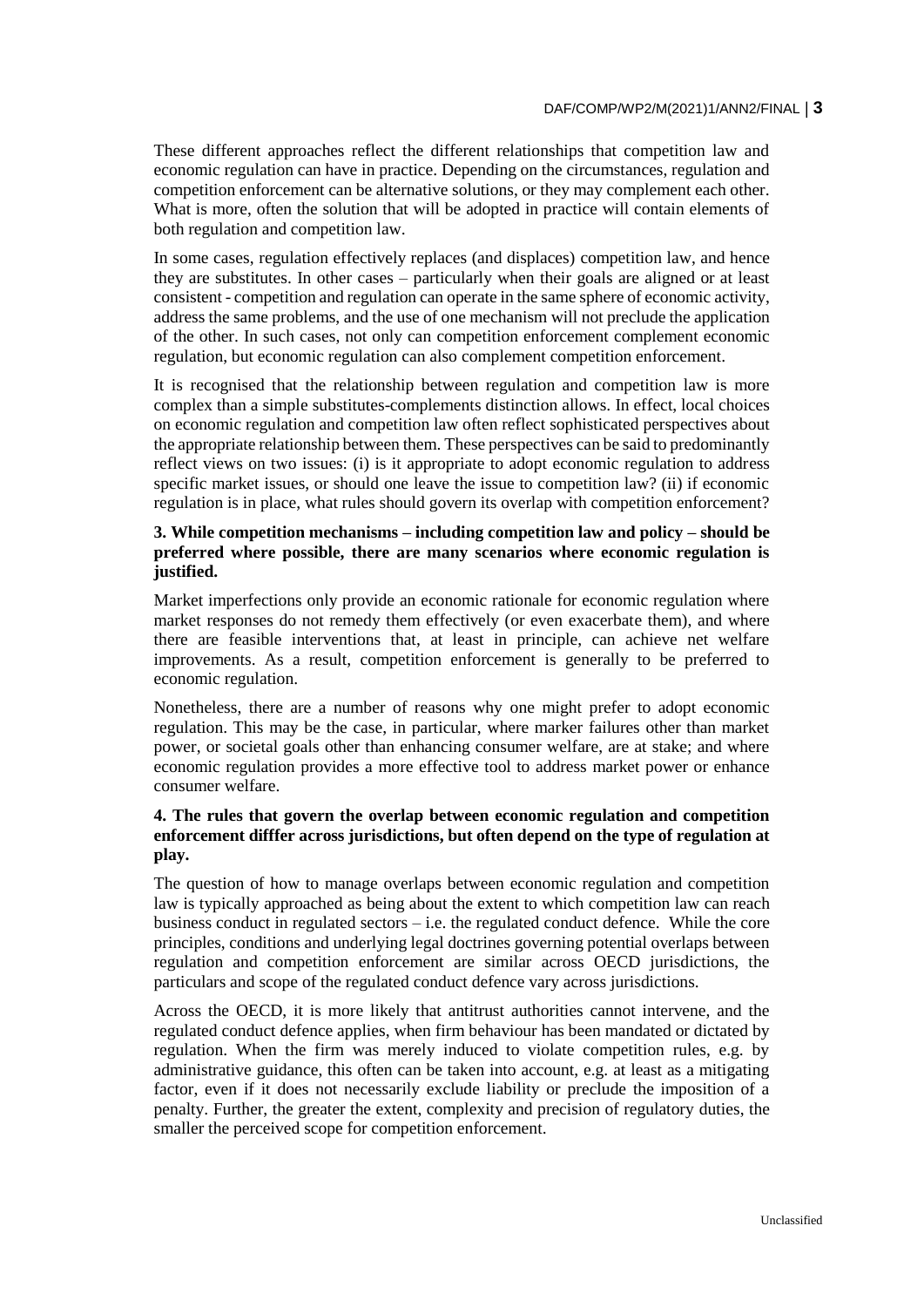As a result, most approaches to the regulated conduct defence fall somewhere along a continuum that starts from complete immunity from competition enforcement in regulated sectors, to full joint application of competition law and regulation.

#### **5. The institutional set-up for enforcing competition policy and economic regulation matters for the management of the regulation/competition law interface.**

Organisational structures for ensuring consistency between competition law and policy and economic regulation take a variety of forms.

While empowering a single authority to enforce both economic regulation and competition law remains rare, a number of OECD jurisdictions empower authorities to enforce both competition law and some types of economic regulation, reflecting the view that there are synergies to pursuing both competition policy and economic regulation in some contexts. This view is also reflected in how some jurisdictions have set up independent regulators and competition authorities, while granting them concurrent jurisdictions in respect of certain rules or economic sectors.

Institutional set-ups involving separate competition authorities and economic regulators with clearly distinct competences typically align with substantive rules assigning alternative roles for competition law and economic regulation. In practice, however, all institutional models involve some level of overlap and need for co-ordination in enforcing economic regulation and competition law. Even in jurisdictions where there is a clear division of functions between competition agencies and sector regulators, sector regulators sometimes exercise certain antitrust functions. Elsewhere, systematised informal concurrency is observed in practice, e.g. by means of duties to refer and overlapping powers to conduct market studies. Finally, common judicial review procedures can also contribute to coherence in economic regulation and competition enforcement.

#### **6. Regulation and competition law not only overlap, they also influence each other.**

Regulation and competition law not only inspire, but also often borrow from one another. Competition enforcement can affect whether regulation is adopted and how it is applied, while the existence of economic regulation typically has an impact not only on whether competition enforcement can occur at all, but, where competition enforcement is possible, on the types of cases that are brought and how they are pursued.

Regulation can and often follows from competition interventions. Recurring competition law complaints or investigations may highlight the existence of market-wide problems that are better addressed through systemic, market-wide intervention. An example of this is the ongoing transition from relying solely on competition enforcement to also adopting economic regulation to govern the digital sphere. Following a decade of efforts to enforce competition laws in this sector, the last couple of years have seen competition agencies take the lead in debates about whether and how to regulate business conduct by digital platforms.

Regulatory reform can also significantly affect competition enforcement, most notably when the introduction of regulation introduces antitrust exemptions or otherwise limits the scope for competition enforcement in the regulated sector. Another common instance of regulatory reform having an impact on competition enforcement are major deregulatory reforms, which often not only open the field for competition enforcement but also require heightened regulatory and antitrust scrutiny.

Competition enforcement can also influence the content of regulation that is adopted in its wake, while the content of regulation can influence the types of competition cases that are brought and the theories of harm they adopt. Regulation can and often adopts competition law concepts and approaches, particularly when it seeks to achieve more efficient, quasi